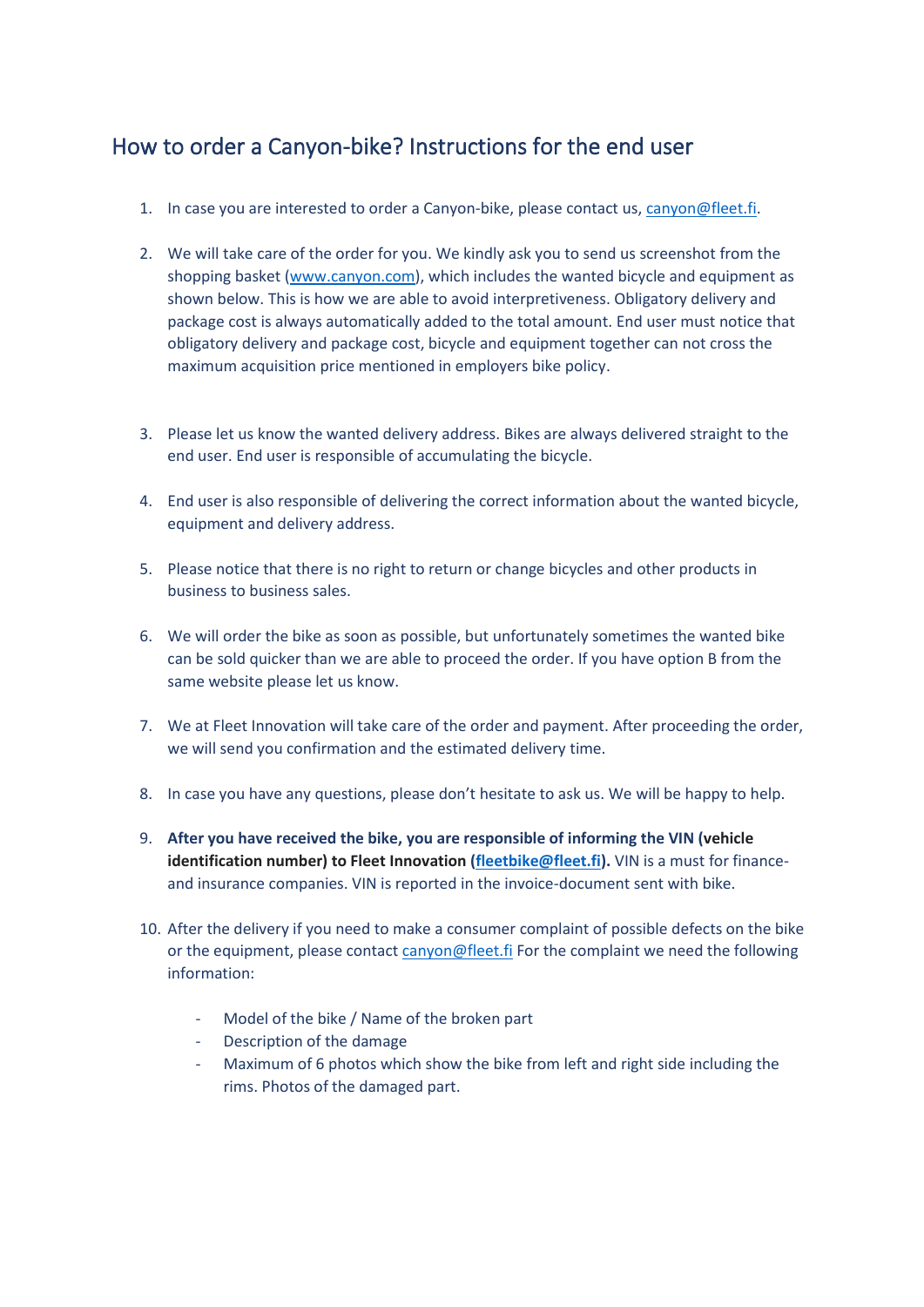# Kassalle (1)



#### Grail 7 eTap

Väri: Forest Runkokoko: L

**Bike Guard** 

pyörätelineenä.

#### 2.299,00 €

 $\mathbf{1}^ \rightarrow$ 



Kestävä laatikko kuljetukseen, säilytykseen ja pyörän lähettämiseen. Toimii myös kokoamisen aikaisena

19,90€